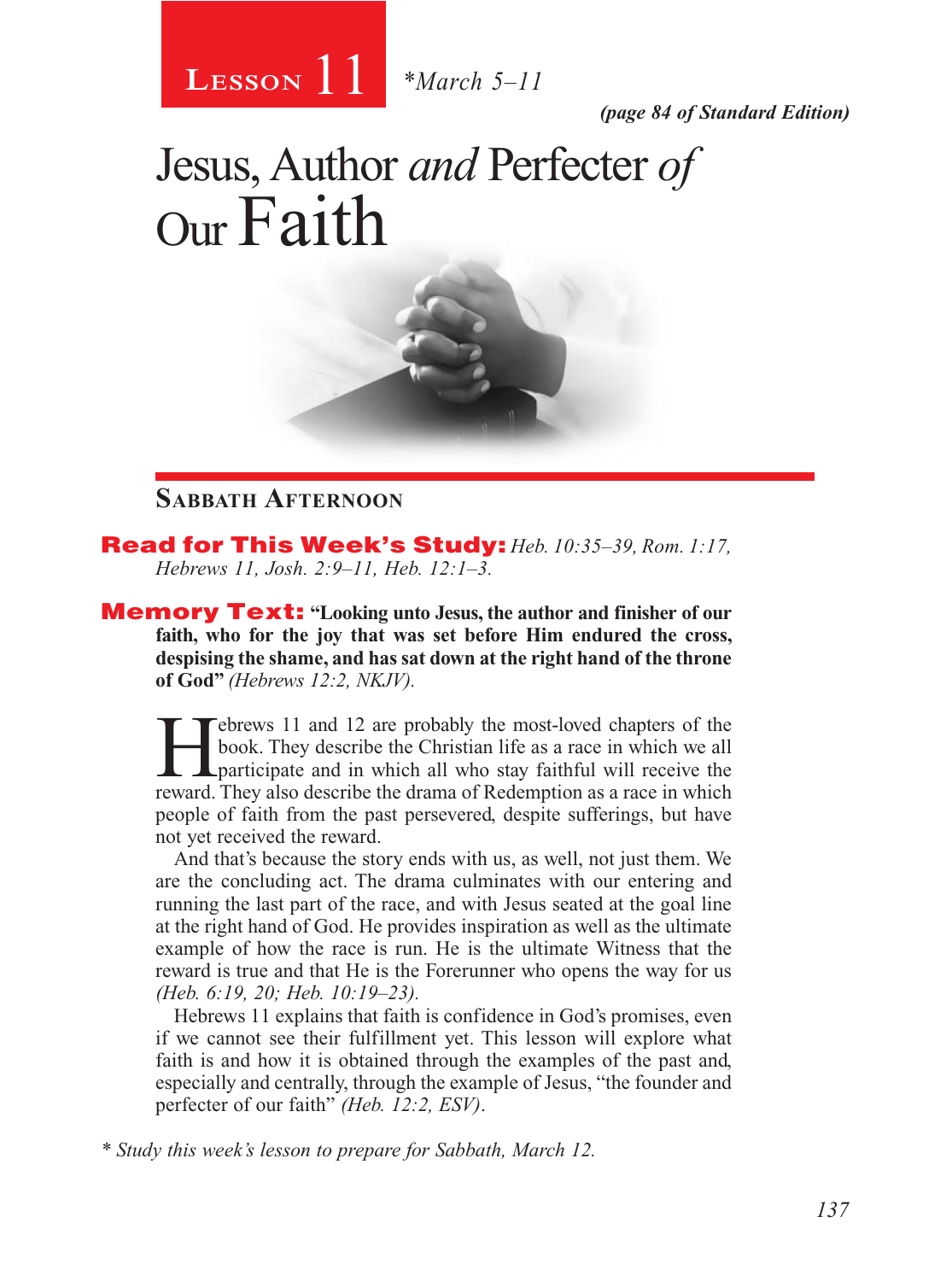## **The Righteous Will Live by Faith**

Read **Hebrews 10:35–39. What is God saying to us in these verses?**

Endurance is a characteristic of God's end-time people, without which they will not be able to receive the promises *(Rev. 13:10, Rev. 14:12)*. In order to endure, however, believers need to "hold fast" their faith *(Heb. 10:23, Heb. 4:14)*. Paul has shown that the desert generation was not able to receive the promise because they lacked faith *(Heb. 3:19)*. Hebrews portrays believers as also at the threshold of the fulfillment of the promises *(Heb. 9:28; Heb. 10:25, 36–38)* and as needing to exercise faith if they want to receive the promises *(Heb. 10:39)*.

\_\_\_\_\_\_\_\_\_\_\_\_\_\_\_\_\_\_\_\_\_\_\_\_\_\_\_\_\_\_\_\_\_\_\_\_\_\_\_\_\_\_\_\_\_\_\_\_\_\_\_\_

\_\_\_\_\_\_\_\_\_\_\_\_\_\_\_\_\_\_\_\_\_\_\_\_\_\_\_\_\_\_\_\_\_\_\_\_\_\_\_\_\_\_\_\_\_\_\_\_\_\_\_\_

Paul introduces his exposition on faith with a quotation from Habakkuk 2:2–4. Habakkuk had asked God why He tolerated the treacherous people who oppressed the righteous *(Hab. 1:12–17)*. The prophet and his people were suffering; thus, they wanted God to act. God answered, however, that there was an appointed time for the fulfillment of His promise, and they needed to wait *(Hab. 2:2–4)*. Habakkuk and his people lived, like us, between the time of the promise and the time of its fulfillment. God's message continued in Hebrews, " 'He who is coming will come and will not delay' " *(Heb. 10:37, NIV; see also Hab. 2:3)*.

The message refers to Jesus. He is the righteous one, the embodiment of faith, who pleases God and provides life *(Heb. 10:5–10)*.

Why, then, would He "delay"? He won't. He already has come to die for us *(Heb. 9:15–26)*, and He will surely come again at the appointed time *(Heb. 9:27, 28; Heb. 10:25)*.

God's message continued: " 'My righteous one shall live by faith' " *(Heb. 10:38, ESV)*. Paul states the same in Romans 1:17 and Galatians 3:11. Romans 1:16, 17 is especially enlightening because it explains that the righteousness of God is "revealed from faith to faith." What Paul means is that God's faithfulness to His promises comes first, and His faithfulness produces, as its result, our faith and/or faithfulness.

Thus, because God remains faithful to His promises *(2 Tim. 2:13)*, the righteous, in response to God's faithfulness, will remain faithful, as well.

**Why is it important to recognize that our faith results from and feeds on God's faithfulness? How can we learn more to trust in His faithfulness to us and to the promises He has made to us?**

\_\_\_\_\_\_\_\_\_\_\_\_\_\_\_\_\_\_\_\_\_\_\_\_\_\_\_\_\_\_\_\_\_\_\_\_\_\_\_\_\_\_\_\_\_\_\_\_\_\_\_\_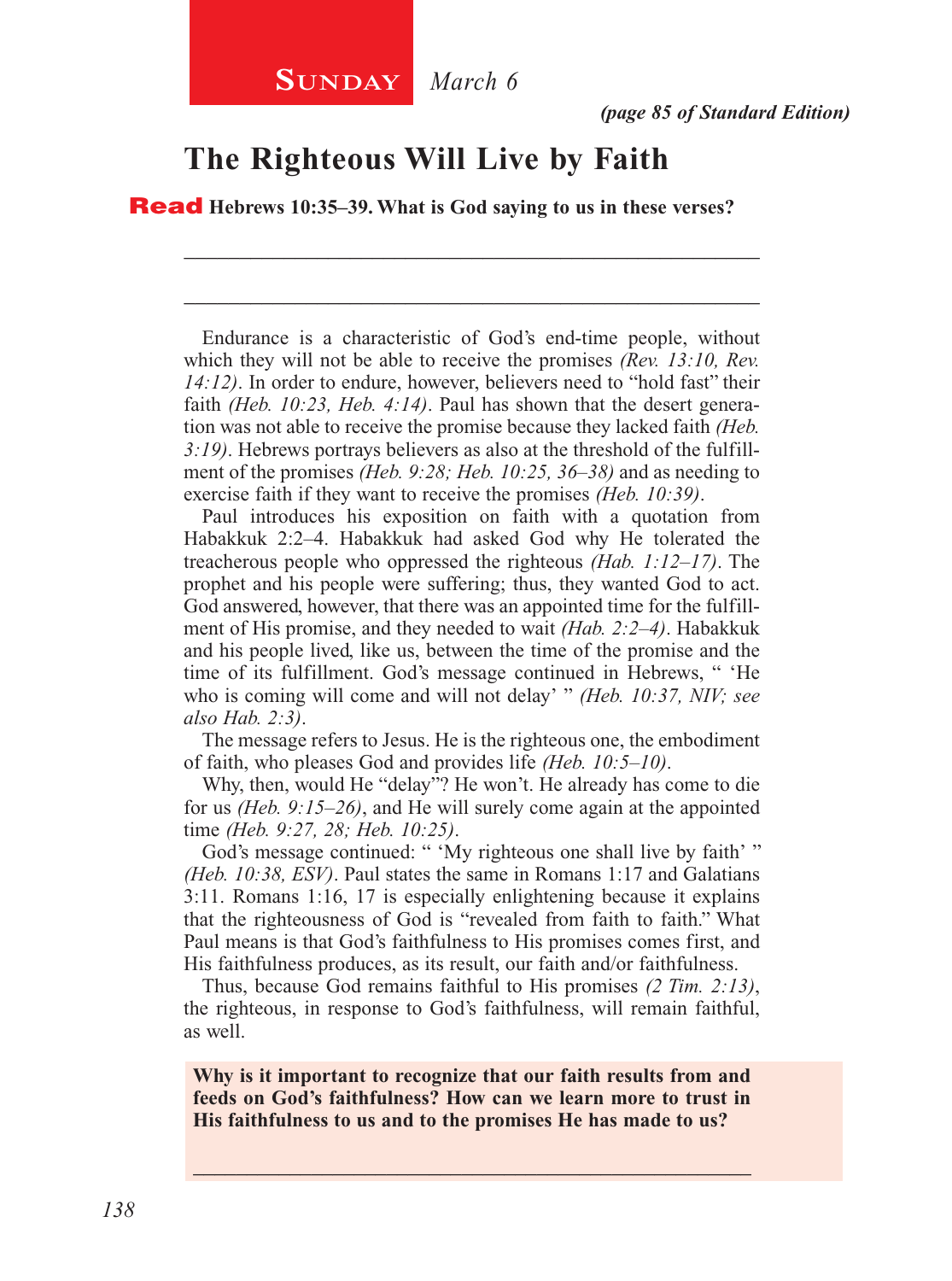## **By Faith, Abraham . . .**

Hebrews defines faith as "confidence in what we hope for and assurance about what we do not see" *(Heb. 11:1, NIV)*. Then it provides a list of faithful people from the history of Israel who exemplify what faith is, and it shows how they manifested that faith by their deeds.

#### Read **Hebrews 11:1–19. What did these "heroes" of faith do that exemplified their faith? How are their actions related to the hope of things not seen?**

Abraham is probably the most important character in this chapter. Abraham's last act of faith is especially instructive regarding the true nature of faith.

\_\_\_\_\_\_\_\_\_\_\_\_\_\_\_\_\_\_\_\_\_\_\_\_\_\_\_\_\_\_\_\_\_\_\_\_\_\_\_\_\_\_\_\_\_\_\_\_\_\_\_\_

\_\_\_\_\_\_\_\_\_\_\_\_\_\_\_\_\_\_\_\_\_\_\_\_\_\_\_\_\_\_\_\_\_\_\_\_\_\_\_\_\_\_\_\_\_\_\_\_\_\_\_\_

Hebrews notes that God's instruction to Abraham that he offer Isaac as a sacrifice seemed to imply a contradiction on God's part *(Heb. 11:17, 18)*. Isaac was not the only son of Abraham. Ishmael was the firstborn of Abraham, but God had told Abraham that it was all right for him to accept Sarah's request and cast Ishmael and his mother out because God would take care of them, and because Abraham's offspring would be named through Isaac *(Gen. 21:12, 13)*. *In the next chapter, however, God asks Abraham to offer Isaac as a burnt offering.* God's instruction in Genesis 22 seemed to flatly contradict God's promises in Genesis 12–21.

Hebrews concludes that Abraham amazingly solved the conundrum by arriving at the conclusion that God would resurrect Isaac after he had offered him. This is amazing because no one had yet been resurrected. It seems, however, that Abraham's previous experience with God led him to that conclusion. Hebrews 11:12 notes that Isaac was conceived by the power of God from one who was "as good as dead." Paul also noted that despite Abraham's being "as good as dead" and Sarah barren, Abraham believed "in hope . . . against hope, that he should become the father of many nations" because he believed that God "gives life to the dead and calls into existence the things that do not exist" *(Rom. 4:17–20, ESV).* Thus, Abraham must have assumed that if God in some sense already had given life to Isaac from the dead, He could do it again. In God's leading in the past, Abraham saw an intimation of what He could do in the future.

**Why is meditating on how God has led our lives in the past so crucial for maintaining our faith and trust in Him now?**

\_\_\_\_\_\_\_\_\_\_\_\_\_\_\_\_\_\_\_\_\_\_\_\_\_\_\_\_\_\_\_\_\_\_\_\_\_\_\_\_\_\_\_\_\_\_\_\_\_\_\_\_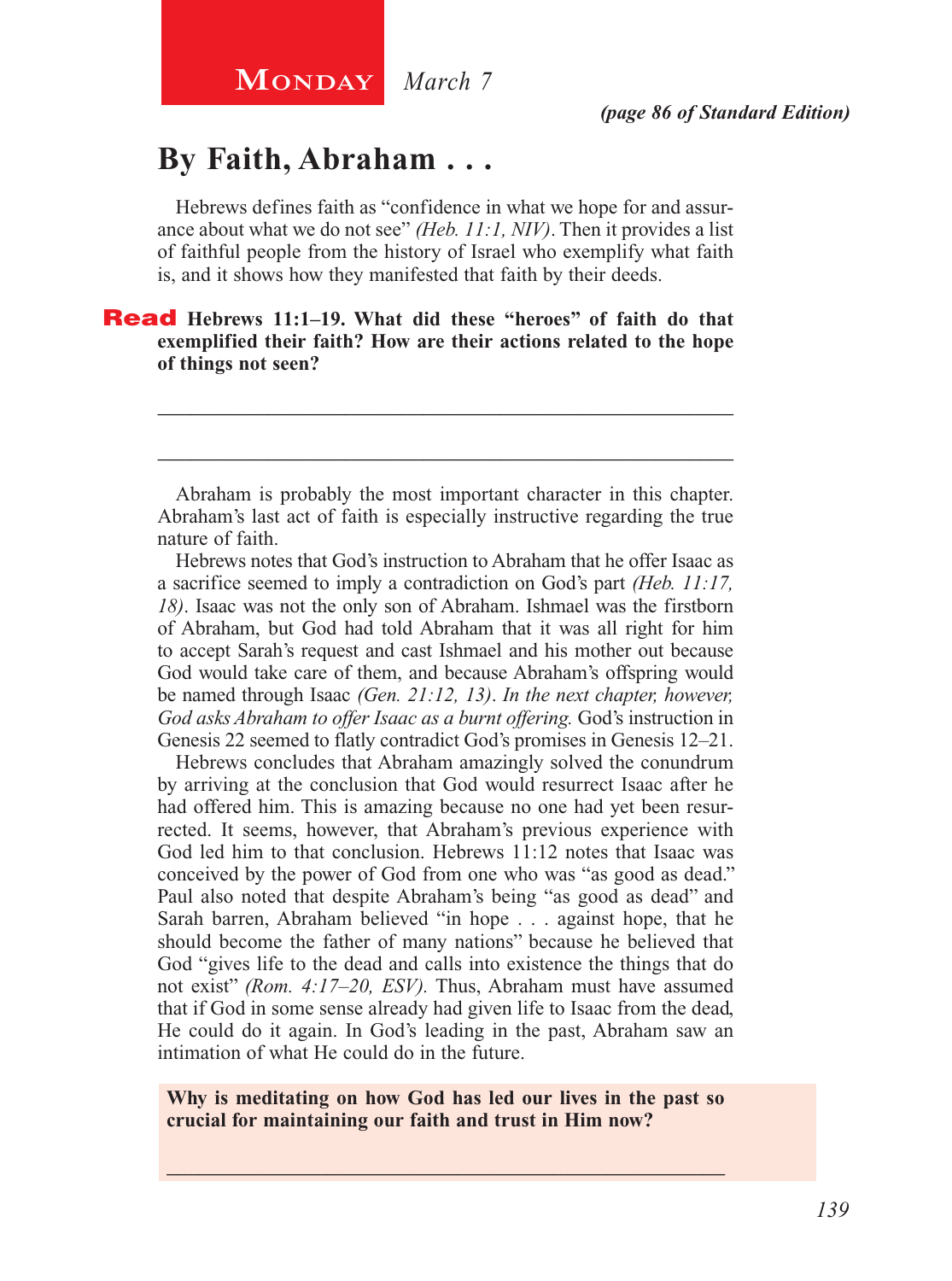### **Moses: Believing in the Unseen**

Read **Hebrews 11:20–28. What did these men of faith do? How are their actions related to hope and to things not seen?**

\_\_\_\_\_\_\_\_\_\_\_\_\_\_\_\_\_\_\_\_\_\_\_\_\_\_\_\_\_\_\_\_\_\_\_\_\_\_\_\_\_\_\_\_\_\_\_\_\_\_\_\_

\_\_\_\_\_\_\_\_\_\_\_\_\_\_\_\_\_\_\_\_\_\_\_\_\_\_\_\_\_\_\_\_\_\_\_\_\_\_\_\_\_\_\_\_\_\_\_\_\_\_\_\_

Moses is the second major example in this chapter of faith. The life of Moses is introduced and concluded by two actions of defiance to the king. His parents hid him when he was born, because "they were not afraid of the king's edict" *(Heb. 11:23, ESV)*, and Moses left Egypt, "not being afraid of the anger of the king" *(Heb. 11:27, ESV).* The most significant action of Moses was, however, that he "refused to be called the son of Pharaoh's daughter" *(Heb. 11:24)*. The reference to Moses' adoptive mother as "Pharaoh's daughter" suggests that he was slated to be the next Pharaoh. Moses, however, was willing to leave behind the prospect of becoming the ruler of the most powerful nation at that time and to become, instead, the leader of newly freed slaves—refugees, actually.

#### Compare **Hebrews 11:24–27 and Hebrews 10:32–35. What were the similarities between the situation of the original recipients of Hebrews and the experience of Moses?**

The greatness of Moses was that he was able to see beyond the promises of the king of Egypt and look toward the unseen, namely, the promises of God. Hebrews says the key was that Moses' sight was fixed on "the reward," not on the riches of Egypt. This reward is the same reward mentioned in Hebrews 10:35, which God has promised to all who believe in Him.

\_\_\_\_\_\_\_\_\_\_\_\_\_\_\_\_\_\_\_\_\_\_\_\_\_\_\_\_\_\_\_\_\_\_\_\_\_\_\_\_\_\_\_\_\_\_\_\_\_\_\_\_

\_\_\_\_\_\_\_\_\_\_\_\_\_\_\_\_\_\_\_\_\_\_\_\_\_\_\_\_\_\_\_\_\_\_\_\_\_\_\_\_\_\_\_\_\_\_\_\_\_\_\_\_

Paul's words about Moses' decision must have echoed powerfully in the hearts of his original readers. They had been enduring reproaches and insults because of their faith in Christ. They also had been afflicted and lost their possessions *(Heb. 10:32–34)*. Some were in prison *(Heb. 13:3).* In parallel sense, Moses chose to be mistreated with God's people, exchanging the wealth of Egypt for bearing the insults associated with Christ because he believed that the reward of Christ was greater than whatever Egypt could offer.

**What are some of the struggles that you have faced because of your faith? What have you had to give up for it? Why, ultimately, is the reward worth it, even if you can't see it now?**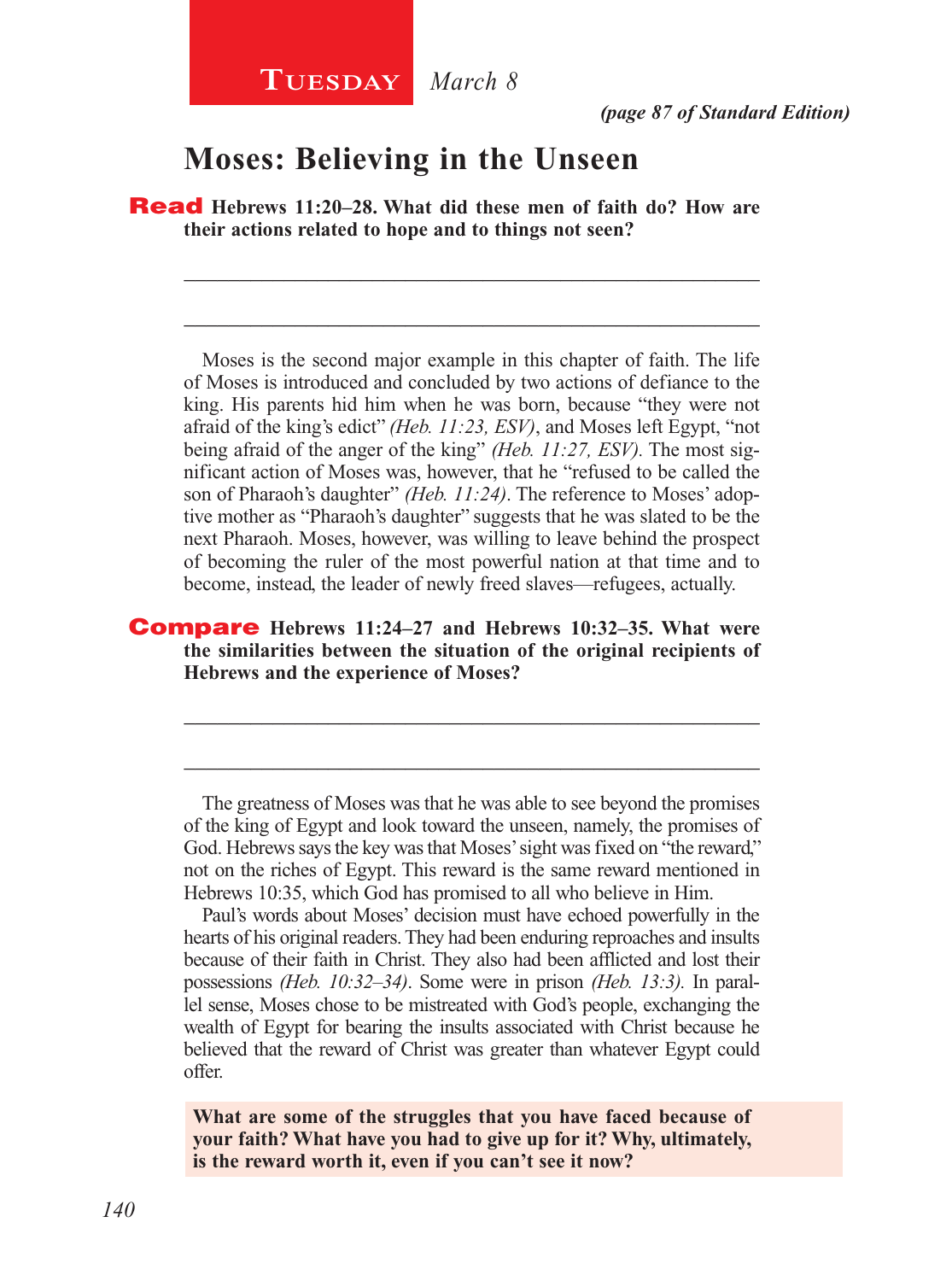#### **By Faith, Rahab and the Rest . . .**

Read **Hebrews 11:31 and Joshua 2:9–11. Why was Rahab, a pagan prostitute, included in this text of sacred biblical characters?**

Rahab is probably the most unexpected character whom we find in Hebrews 11. Rahab is one of two women mentioned by name. She is the tenth in the list, the first being forefathers and patriarchs of Israel, and each one is regarded as being righteous. When we come to her, we find that she not only is a woman but also a Gentile prostitute.

\_\_\_\_\_\_\_\_\_\_\_\_\_\_\_\_\_\_\_\_\_\_\_\_\_\_\_\_\_\_\_\_\_\_\_\_\_\_\_\_\_\_\_\_\_\_\_\_\_\_\_\_

\_\_\_\_\_\_\_\_\_\_\_\_\_\_\_\_\_\_\_\_\_\_\_\_\_\_\_\_\_\_\_\_\_\_\_\_\_\_\_\_\_\_\_\_\_\_\_\_\_\_\_\_

The most surprising thing is that she also is the thematic center and climax of the chapter. The list is organized in a unique way. Each entry begins with the repetitive use of the phrase "by faith." The basic pattern is "By faith, So-and-so did such and such" or "By faith, such and such happened to So-and-so." This repetitive pattern increases the expectation in the reader to hear the climactic assertion that "*by faith, Joshua led the people into the promised land*."

But that's not what the text says. Instead, Joshua is passed over, and the prostitute takes his place. After the mention of Rahab, the repetitive pattern ends abruptly with "and what more shall I say?" *(Heb. 11:32, NKJV)*. Then, Paul hurriedly lists some names and events that he does not explain in detail.

Rahab's deed of faith was that she heard, believed, and obeyed, even though she did not see. She did not see the plagues of Egypt or the deliverance in the Red Sea or the water flow from the rock or the bread descend from heaven, yet, she believed. She was a good exemplar for the audience of Hebrews, who did not hear Jesus preach or see Him do a miracle, and for us, as well, who did not see any of these things either.

"Rahab was a harlot who lived on the wall of Jericho. She hid the two Israelite spies sent to check out the defenses of that city. Because of her kindness to them, and her declaration of belief in God, the spies promised that the lives of Rahab and her family would be spared when the attack came on Jericho."—Introduction to Rahab found in Ellen G. White, *Daughters of God*, p. 35.

Paul then continues *(Heb. 11:35–38)* with a list of the hardships many faced. The phrase "refusing to accept release" *(Heb. 11:35, ESV)*  implies that they had the possibility to escape but chose not to, because their sights were set on the reward of God.

**Though we have not seen any of these things happen (the six-day Creation, the Exodus, the cross of Christ), why do we have so many good reasons for believing that they did?**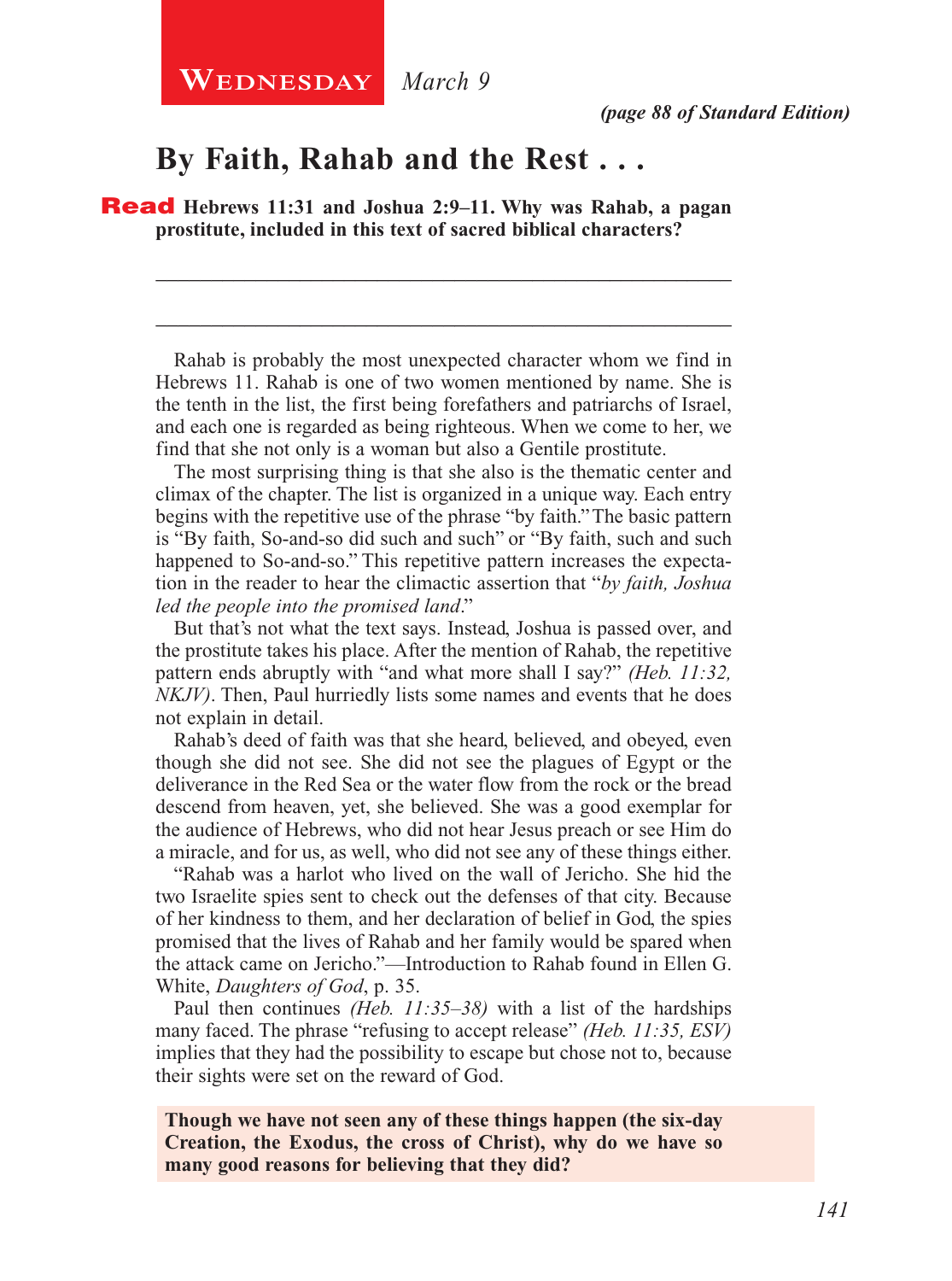*(page 89 of Standard Edition)*

#### **Jesus, the Author and Perfecter of Our Faith**

Read **Hebrews 12:1–3. What do these verses ask us to do?**

The climax of the exposition on faith really arrives with Jesus in Hebrews 12. Paul started the letter with Jesus, who is the "coming one" and who "will not delay" *(Heb. 10:37, ESV),* and Paul concludes it with Jesus the "perfecter" of our faith *(Heb. 12:2, ESV)*. Jesus is the "author and perfecter of faith" *(NASB)*. This means that Jesus is the One who makes faith possible and is the Example who perfectly embodies what a life of faith is all about. With Jesus, faith has reached its perfect expression.

\_\_\_\_\_\_\_\_\_\_\_\_\_\_\_\_\_\_\_\_\_\_\_\_\_\_\_\_\_\_\_\_\_\_\_\_\_\_\_\_\_\_\_\_\_\_\_\_\_\_\_\_

\_\_\_\_\_\_\_\_\_\_\_\_\_\_\_\_\_\_\_\_\_\_\_\_\_\_\_\_\_\_\_\_\_\_\_\_\_\_\_\_\_\_\_\_\_\_\_\_\_\_\_\_

Jesus is the "founder" *(Heb. 12:2, ESV),* or author or pioneer, of our faith in at least three senses.

First, He is the only one who has finished the race in its fullest sense. The others talked about in the previous chapter have not yet reached their goal *(Heb. 11:39, 40)*. Jesus, however, has entered God's rest in heaven and is seated at the Father's right hand. We, together with these others, will reign with Jesus in heaven *(Rev. 20:4).*

Second, it was actually Jesus' perfect life that has made it possible for these others to run their race *(Heb. 10:5–14).* If Jesus had not come, the race of everyone else would have been futile.

Finally, Jesus is the reason we have faith. As one with God, He expressed the faithfulness of God toward us. God never gave up in His efforts to save us, and that is why we will reach the reward in the end if we don't give up. Jesus ran with patience and remained faithful, even when we were faithless *(2 Tim. 2:13)*. Our faith is only a response to His faithfulness.

In the end, Jesus is the "perfecter" of faith because He perfectly exemplifies how the race of faith is run. How did He run? He laid aside every weight by giving up everything for us *(Phil. 2:5–8)*. He never sinned, ever. Jesus held His sight firmly on the reward, which was the joy set before Him, that of seeing the human race redeemed by His grace. So, He endured misunderstanding and abuse; He stared down the shame of the cross *(Heb. 12:2, 3).*

Now it is our turn to run. Though we can never achieve what Jesus did in our own strength, we have His perfect example before us, and so by faith in Him, and keeping our eyes on Him (as have the others before us), we press on ahead in faith, trusting in His promises of a great reward.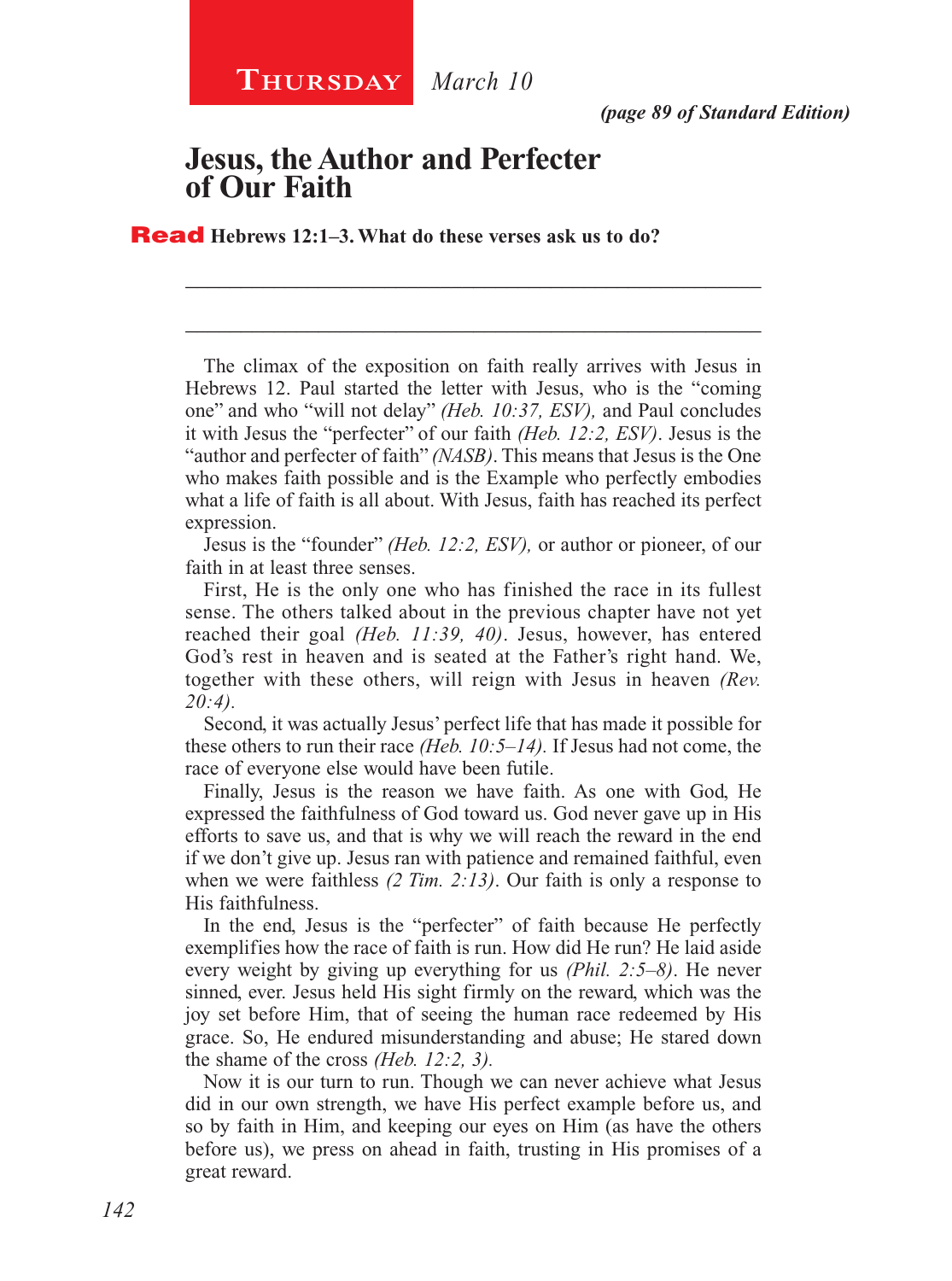# $\begin{bmatrix} \textbf{F}\textbf{R}\textbf{IDAY} & \textbf{March 11} \end{bmatrix}$

#### *(page 90 of Standard Edition)*

**Further Thought:** "By faith you became Christ's, and by faith you are to grow up in Him—by giving and taking. You are to give all,—your heart, your will, your service,—give yourself to Him to obey all His requirements; and you must take all,—Christ, the fullness of all blessing, to abide in your heart, to be your strength, your righteousness, your everlasting helper,—to give you power to obey."—Ellen G. White, *Steps to Christ*, p. 70.

"God never asks us to believe, without giving sufficient evidence upon which to base our faith. His existence, His character, the truthfulness of His word, are all established by testimony that appeals to our reason; and this testimony is abundant. Yet God has never removed the possibility of doubt. Our faith must rest upon evidence, not demonstration. Those who wish to doubt will have opportunity; while those who really desire to know the truth will find plenty of evidence on which to rest their faith.

"It is impossible for finite minds fully to comprehend the character or the works of the Infinite One. To the keenest intellect, the most highly educated mind, that holy Being must ever remain clothed in mystery. 'Canst thou by searching find out God? canst thou find out the Almighty unto perfection? It is as high as heaven; what canst thou do? deeper than hell; what canst thou know?' Job 11:7, 8."—Ellen G. White, *Steps to Christ*, p. 105.

#### Discussion Questions:

 **An early Christian scholar once wrote: "***Credo ut intelligam***," Latin for "I believe in order that I may understand." Hebrews 11:3 says that "by faith we understand"** *(NKJV).* **What is the relationship between faith and understanding? Why does faith often come before understanding? That is, why must we sometimes reach out in faith in what, at least at first, we don't understand, and then afterward more understanding will come?**

**2** The Greek word *pistis* means both "faith" and "faithfulness." Why **are both meanings important in seeking to understand what living "by faith" means? How did the people in Hebrews 11 show, by their faithfulness, the reality of their faith? How can we do the same?**

 **Though we understand that faith is a gift of God** *(Rom. 12:3)***, what role do we play, if any, in receiving and maintaining that gift?**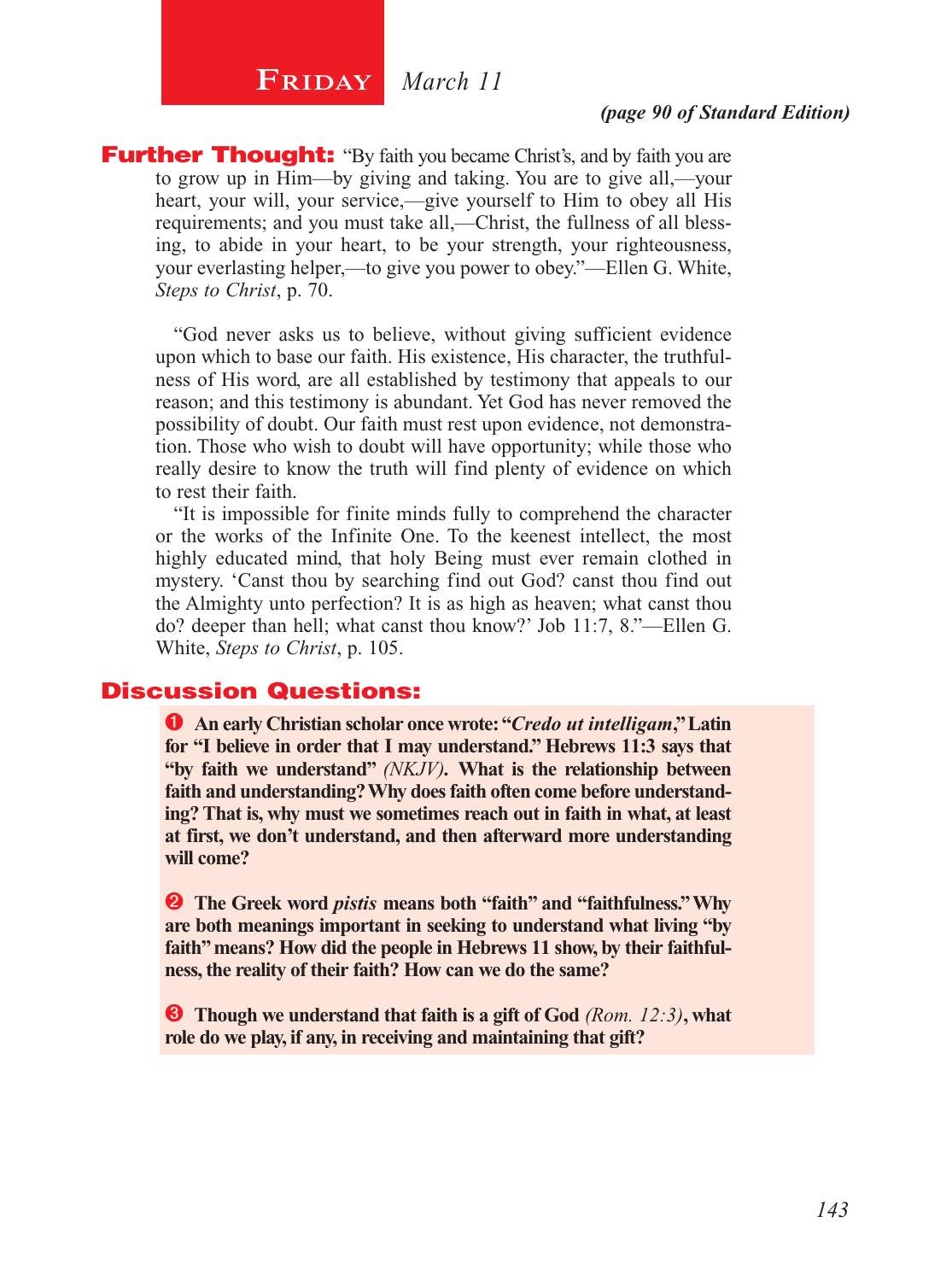

# Worshiping Like Jesus

By Andrew McChesney

Three years ago, the Thirteenth Sabbath Offering helped establish a community center to reach people in Cambodia. But the community center, an "urban center of influence," reached its first person before it even opened.

Koy Sopaon heard that construction work had started on the Essential Life Center and that the wages were fair, so he asked project manager Gary Rogers for a job. Gary, a U.S. missionary who works for Adventist Mission, had no immediate openings at the site in Battambang, Cambodia's second-largest city, but he took Sopaon's phone number.

Sopaon returned a few months later, and Gary, learning he had welding and bricklaying experience, told him he could start work the next day.

"Why wait until tomorrow?" Sopaon said. "I can start now."

Sopaon, a leader in his own Christian church, was surprised to learn that Gary began each workday with a 30-minute worship. He had never held a job with worship, and he liked it.

As the group studied, he realized that things he was learning from the Bible were different from what his church taught. One morning, the worship focused on the seventh-day Sabbath. Sopaon read in Luke 23 about Jesus dying on the preparation day, the sixth day of the week, and being buried before the sun set for Sabbath, the seventh day of the week. He saw that the disciples stopped their work for the Sabbath and that Jesus rested in the tomb. It wasn't until the first day that they brought spices to anoint His body. Surprised, Sopaon told himself, "Then the seventh day truly is the Sabbath!"

Seeing Sopaon's belief, Gary asked, "Do you want to be like Jesus?" Sopaon didn't hesitate. "Yes, I do," he said.

"If that is your desire, join us as we open the Sabbath together next Friday evening," Gary said, inviting him to an Adventist gathering.

Sopaon came on Friday and returned the next day for Sabbath worship. He was amazed at how people greeted one another, saying, "Happy Sabbath! Happy Sabbath!" It made him feel that God could make him holy.



As Sopaon learned more about God, he began to return tithe. On Sabbath afternoons, he joined church members in helping the needy. He was baptized 18 months after starting to work on the construction site for the Essential Life Center.

*Thank you for your Thirteenth Sabbath Offering that helped open the Essential Life Center, an "urban center of influence" in Battambang, Cambodia.*

**Provided by the General Conference Office of Adventist Mission, which uses Sabbath School mission offerings to spread the gospel worldwide. Read new stories daily at AdventistMission.org.**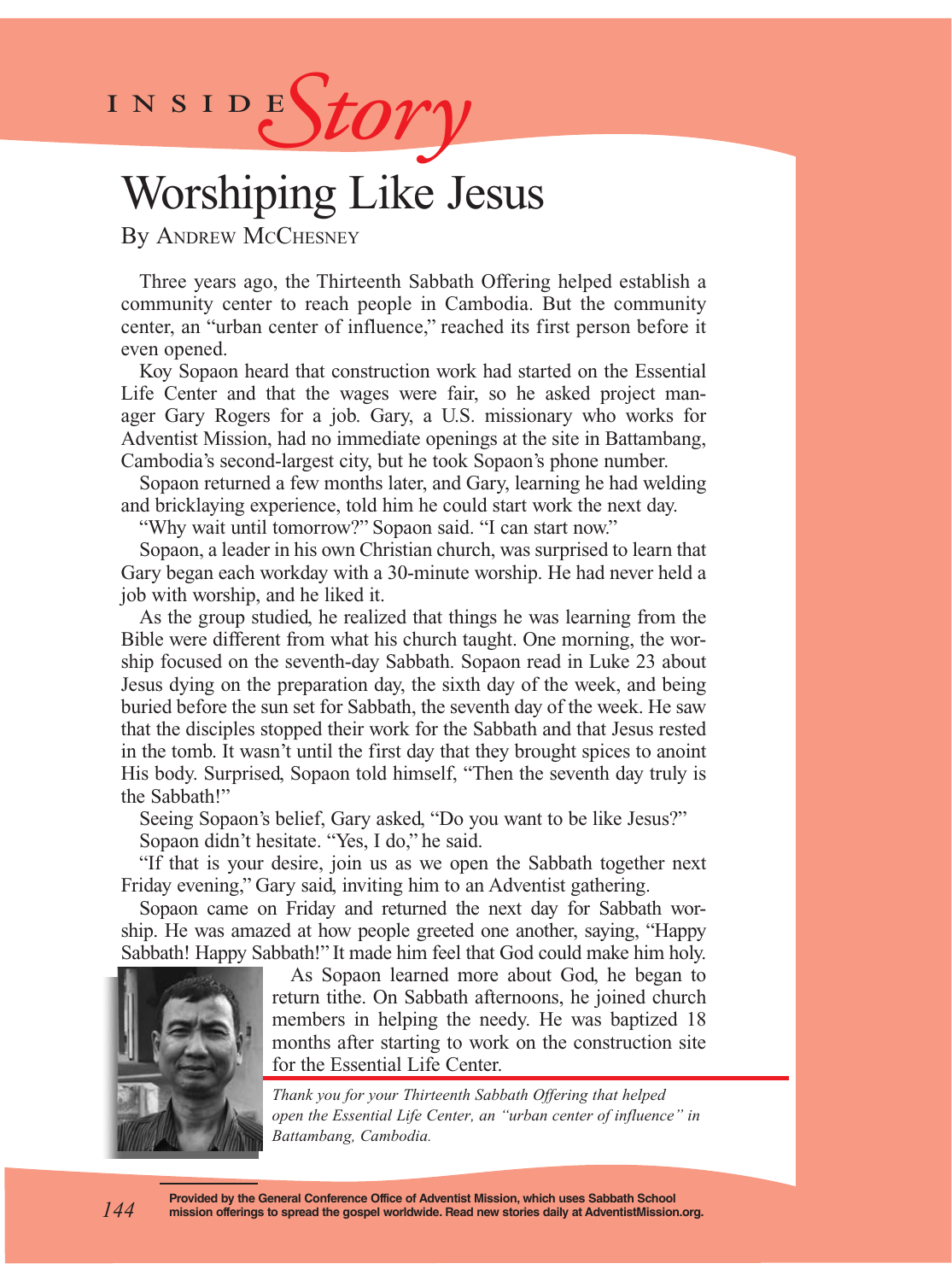## *Part I: Overview*

Key Texts: *Heb. 10:32–39; Rom. 1:17; Hebrews 11; Gen. 22:1–14; Josh. 2:8–11; Heb. 12:1–3.*

**Lesson Themes:** If one must look for a biblical definition of faith, one need not look further than Hebrews 11:1: "Now faith is the assurance of things hoped for, the conviction of things not seen" *(NRSV)*. The whole chapter explains and exemplifies what it means to hold on to God's promises, despite not having visible evidence for our faith. The faith chapter is introduced with a quote from Habbakuk 2:2–4. Habakkuk asks God why He does not intervene in the destruction of the righteous by the wicked *(Hab. 1:13; Hab. 2:1)*. In response, God reminds Habakkuk that there will be a lapse of time before He acts. Contrary to appearances, this lapse constitutes no delay on God's part. In the meantime, the prophet needs to exercise faith. Faith goes hand in hand with endurance *(Heb. 10:36–38)*. The heroes of Hebrews 11 showed endurance and faith in the unseen. Abraham believed that God could resurrect Isaac from the dead *(Heb. 11:19)* because Abraham was as good as dead when he became the father of Isaac *(Heb. 11:12)*. Moses, though destined to become the monarch of the greatest empire in antiquity since the Flood, chose ill-treatment, abuse, and suffering with God's people rather than the fleeting palace pleasures of the pharaohs. Moses made this decision because he looked to the future reward promised by God *(Heb. 11:25, 26)*. The audience of Hebrews could identify with Moses because they were going through similar circumstances. They, too, needed to look toward the future reward. The next rather remarkable example in Hebrews 11 is Rahab, a Gentile prostitute. Though a Gentile, she hears about God's actions, believes in Him, and acts on her belief when hiding the Hebrew spies *(Josh. 2:8–11)*. Similarly, the audience of Hebrews does not see Jesus but is called to believe and act in faith in response to God's Word.

## *Part II: Commentary*

*Creatio ex Nihilo* **(Latin for Creation From Nothing):** This phrase portrays the view that the universe was created by God out of nothing. One of the classical texts to support a *creatio ex nihilo* is Hebrews 11:3: "By faith we understand that the worlds were prepared by the word of God, so that what is seen was made from things that are not visible" *(NRSV)*. This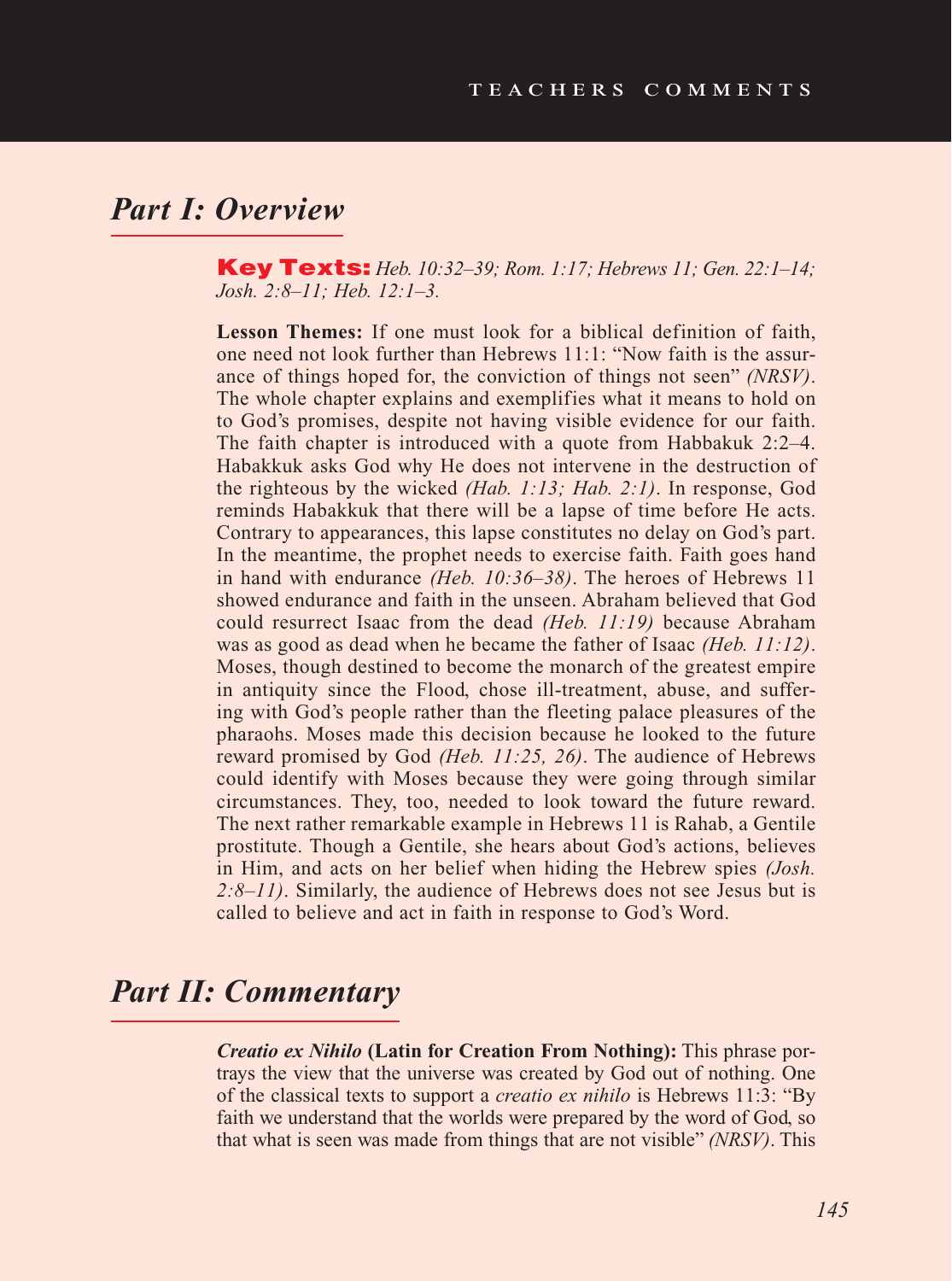passage can be interpreted that way. We will, however, look at an alternative understanding of this text.

After the definition of faith in Hebrews 11:1, Paul moves to the people of old who were commended for their faith *(Heb. 11:2)*. The catalog of the faithful does not begin with Abel, surprisingly, but with us (that is, "we," the audience) and Paul, the author. "By faith we understand" *(Heb. 11:3, NRSV)* expresses the intellectual outlook of a faith reality. We understand that the universe (literally the worlds) were created by God's Word. Creation can be grasped only by faith, Paul asserts. Furthermore, that which is visible was not made from things that are visible. In other words, the world of Creation is visible, but its origin is not. Its origin is intellectually comprehended only by faith.

What is this invisible origin? Is it ex nihilo, "out of nothing," that God created the visible worlds? The text says, "What is seen was not made out of things that are visible" *(Heb. 11:3, ESV)*, which means that the things that are not visible are not necessarily nonexistent. For example, just because we do not see the wind does not mean the wind is nonexistent. Could it be that the invisible things out of which the visible worlds were made are a reference to the spoken "word of God"? If so, this is a clear allusion to the Creation account in Genesis 1, where God's Word is the source of Creation. ("And God said" is repeated in *Gen. 1:3, 6, 9, 11, 14, 20, 24, 26*.) In other words, the sensory world is derived from a power that remains inaccessible to our senses—God's powerful creative Word. If this is true, a better explanation of verse 3 emerges.

Instead of referring to *creatio ex nihilo*, Paul uses a parallel structure to underscore the invisibility of God's Word. Notice the three sets of corresponding, interrelated ideas in Hebrews 11:3:

| A "the worlds" (3a)        | A' "what is seen" $(3b)$         |
|----------------------------|----------------------------------|
| B "were prepared" (3a)     | $B'$ "was made" $(3b)$           |
| C "the word of $God" (3a)$ | C' "that are not visible" $(3b)$ |

Or to write the structure another way: [A] "By faith we understand that *the worlds* [B] *were prepared* [C] by *the word of God*, [A'] so that *what is seen* [B'] *was made* from things [C'] *that are not visible*" *(Heb. 11:3, NRSV).* Thus, we see that God's invisible spoken Word creates visible worlds. This understanding of the verse corroborates Paul's concern that his audience orient their lives to the things not seen but, rather, hoped for. "Now faith is the assurance of things hoped for, the conviction of things not seen" *(Heb. 11:1, NRSV)*. In sum, we can say that God's invisible Word produces visible worlds and our universe. This does not mean that God did not, or could not, create ex nihilo, but only that this text seems to be saying something else.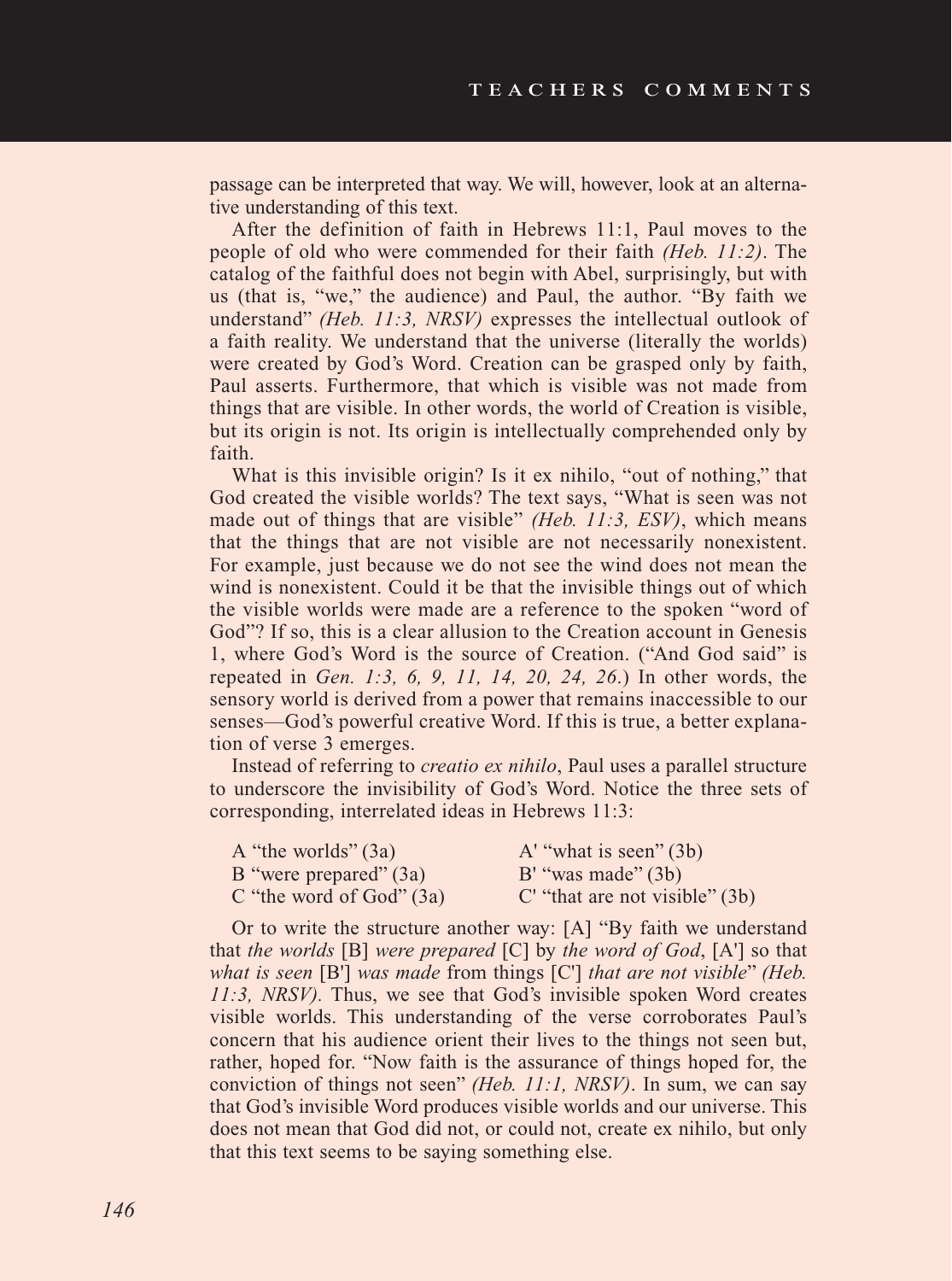**Thought Questions:** By faith we, as well as Paul and the audience of Hebrews, understand that God created the worlds through His powerful yet invisible word.

- 1. What do you think motivated Noah to build an ark in spite of no previous floods or even any rain?
- 2. What do you think motivated Abraham to set out for a country he had not previously seen or explored?
- 3. What do you think motivated Moses to exchange a "prestigious" life in the palace of Egypt for a "miserable" life with the Exodus generation?

**Esau Found No Repentance Though He Sought It With Tears:** Hebrews 12:17 says of Esau: "For you know that afterward, when he wanted to inherit the blessing, he was rejected, for he found no place for repentance, though he sought it diligently with tears" *(NKJV)*. This verse, like others in Hebrews *(Heb. 6:4–6, Heb. 10:26–29),* seems to speak in favor of no possible repentance. (In lesson 7, you can find a treatment of Hebrews 6:4–6: "The Impossibility of Repentance.") Did God really reject Esau?

Hebrews 12 talks about running the race in which Christ is our Example of endurance. Endurance comes through discipline, and discipline strengthens weak hands and feeble knees. In addition, Paul admonishes his audience to pursue peace and holiness, "without which no one will see the Lord" *(Heb. 12:14, NRSV)*. Every Christian is exhorted to live in peace and maintain harmony with everyone as far as it lies within his or her power *(Rom. 12:18).* Not only peace but also holiness is an essential attribute Christians are to pursue. What is the goal of the discipline that God inflicts upon His children? He wants them to share in His own holiness *(Heb. 12:10).* The absence of holiness and peace equals the absence of seeing the Lord. The absence of holiness is illustrated in the life of the sexually immoral person (Greek: *pornos*) and godlessness of Esau *(Heb. 12:16)*. Paul comments on both Esau's despising the birthright *(Gen. 25:29–34)* and losing the firstborn blessing *(Gen. 27:1–40)*. With this context in mind, we will address the question: Did Esau find no place for repentance, though he sought it diligently with tears?

The KJV, NKJV, ESV, NIV, and NASB give the impression that Esau found no repentance even though he sought it with tears. Furthermore, these versions impress upon us the idea that Esau desired repentance, but for whatever reason, God denied him this chance. To solve the problem, we need to ask the following question: What does the pronoun "it" refer to in the phrase "he sought it with tears"? Is its antecedent "repentance" or "blessing"? In Greek, the pronoun "it" is feminine. Therefore, the antecedent of "it" must be a feminine noun also. In the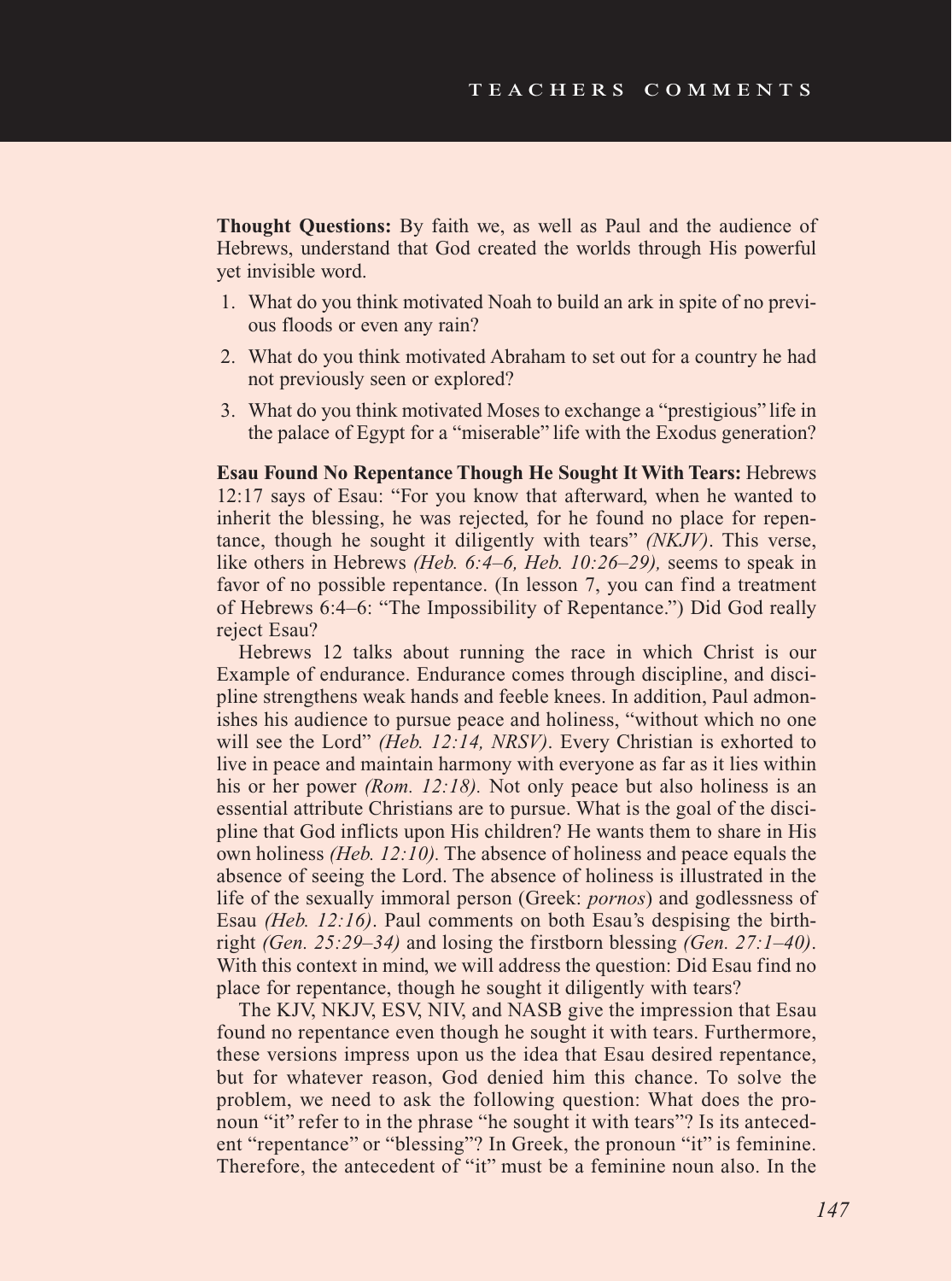English translation, the closest noun in proximity to "it" is "repentance": this proximity is the reason for the confusion. In Greek, both "repentance" and "blessing" are feminine nouns. However, the noun "repentance" is part of a fixed idiom and goes together with "place"/"opportunity," which is why we translate the phrase in question as an "opportunity for repentance." So, if Esau did not find an "opportunity for repentance," what, then, did he seek with tears? Because the noun "place"/"opportunity" is a masculine noun, the feminine pronoun "it" cannot refer to the masculine noun "place." Thus, the only other option is the somewhat further placed noun "blessing." Esau could not find an opportunity to repent, although he sought the blessing with tears. Some translations, such as the NRSV, capture the Greek grammar correctly by translating the verse: "You know that later, when he wanted to inherit the blessing, he was rejected, for he found no chance to repent, even though he sought the blessing with tears" *(Heb. 12:17, NRSV)*.

Such a translation also concurs with the narrative in Genesis 27:34–38. The narrative tells us that Jacob deceived his father by pretending to be Esau. When Esau came to his father with the savory food, Isaac was surprised because he thought he had just blessed his firstborn son Esau. Once Isaac realized that he had been cheated by his son Jacob, he "trembled violently" *(Gen. 27:33, NRSV).* Esau, on the other hand, realizing that the blessing had been given away, "cried out with an exceedingly great and bitter cry, and said to his father, 'Bless me, me also, father!' " *(Gen. 27:34, NRSV*). After the dialogue with his father, "Esau lifted up his voice and wept" *(Gen. 27:38, NRSV).* In sum, we can say that Esau did not weep for an opportunity to repent of all the things he did in his godless lifestyle; rather, he wept for the lost blessing, which his brother stole from him. That is exactly what Paul means when he says: "He found no place for repentance, though he sought it [the blessing] diligently with tears" *(Heb. 12:17, NKJV).* God offers opportunity for repentance to everyone who wants to repent *(Rom. 2:4; 2 Cor. 7:9, 10; 2 Tim. 2:25; 2 Pet. 3:9).* 

# *Part III: Life Application*

In the span of its history, our church has survived several crises. During the twentieth century, we faced controversies over the issues of inspiration, the role of Ellen G. White, the nature of Christ, the Godhead, the remnant church, Creation versus evolution, et cetera. The twenty-first century seems to have brought these issues back and more.

1. What would be the consequences if we as Seventh-day Adventists gave in to the belief system of evolution or theistic evolution? Discuss.